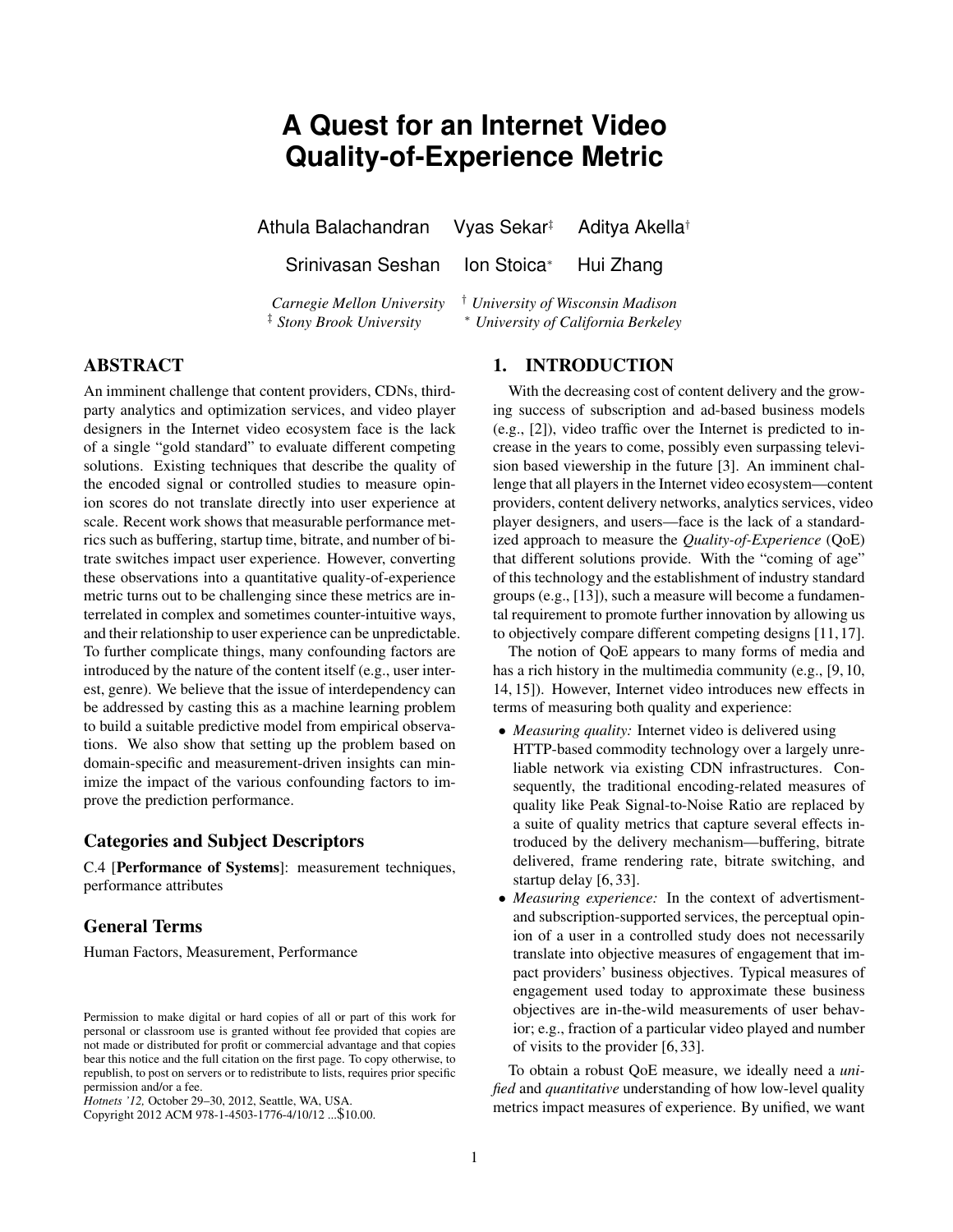to see how the *set* of quality metrics taken together impact quality, as opposed to each metric in isolation. This is especially relevant since there are natural tradeoffs between the metrics; e.g., lower bitrate can ensure lower buffering but reduces the user experience. Similarly, by quantitative, we want to go beyond a simple correlational understanding of "metric M impacts engagement", to a stronger statement of the form "changing metric M from x to x' changes engagement from y to y"'.

Unfortunately, the state of the art in our understanding of video QoE is limited to a simple qualitative understanding of how individual metrics impact engagement [19]. This leads to severe shortcomings for every component of the video ecosystem. For example, adaptive video players today resort to ad hoc tradeoffs between bitrate, startup delay, and buffering [16, 20, 32]. Similarly, frameworks for multi-CDN optimization use primitive QoE metrics that only capture buffering effects without accounting for the impact of bitrate or bitrate switching [28, 29]. Finally, content providers do not have systematic ways to evaluate the cost-performance tradeoffs that different CDNs or multi-CDN optimizations offer [1].

We observe that there are three key factors that make it challenging to obtain a unified and quantitative understanding of Internet video QoE:

- *•* Complex relationships: The relationships between the quality metrics and the effective user experience can be quite complex and even counter-intuitive. For example, while one would naturally expect a higher video bitrate leading to better user experience, we observe a non-monotonic relationship between the two.
- Metric dependencies: The metrics themselves have subtle interdependencies and have implicit tradeoffs. For example, although switching bitrates to adapt to the bandwidth conditions can reduce buffering, we observe that high rates of switching can annoy users.
- *•* Impact of content: There are many confounding factors introduced by the nature of the content itself. For example, different genres of content such as live and videoon-demand (VOD) show very different viewing patterns. Similarly, users' interest in content also affects their tolerance non-trivially.

Our goal in this paper is to identify a feasible roadmap toward developing a robust, unified and quantitative QoE metric that can address these challenges. We have two intuitive reasons to be hopeful. The challenges raised by complex relationships and subtle interdependencies can be addressed by casting QoE inference as a *machine learning* problem of building an appropriate model that can predict the user engagement (e.g., play time) as a function of the various quality metrics. The second issue of content-induced effects can be addressed using domain-specific and measurementdriven insights to carefully set up the learning tasks.

Our preliminary results give us reason to be optimistic. For example, a decision tree based classifier can provide



*Figure 1: Overview of the Internet video ecosystem; a robust QoE metric is critical for every component in this ecosystem.*

close to 50% accuracy in predicting the engagement. Carefully setting up the inputs and features for the learning process could lead to as high as 25% gain in accuracy of the prediction model.

The rest of this paper is organized as follows. Section 2 describes how a standardized QoE metric would impact the different players in the video ecosystem. Section 3 describes the main challenges in developing a QoE metric. Section 4 makes the case for a predictive model for developing a QoE metric. In Section 5, we present some preliminary results before discussing various challenges in Section 6. We conclude in Section 7.

#### 2. USE CASES FOR VIDEO QOE

We begin with a brief overview of the Internet video ecosystem today and argue why there is an immediate need for a standardized QoE metric and how this impacts the different players in the video ecosystem (Figure 1).

- *• Content providers* like HBO, ABC, and Netflix would like to maximize their revenues from subscription and adbased business models while trying to minimize their distribution costs. To this end, content providers have business arrangements with CDNs (e.g., Akamai, Limelight) and also with third-party analytics (e.g., Ooyala [8]) and optimization services (e.g., Conviva [5]). A robust QoE metric enables content providers to objectively evaluate the cost-performance tradeoffs offered by the CDNs and the value that such third-party services offer.
- *• Content Distribution Networks* need to allocate their distribution resources (e.g., server and bandwidth capacity) across user population. They need standard metrics to demonstrate superior cost-performance tradeoffs. CDNs also need such metrics to guide the design of their delivery infrastructures to minimize their delivery costs while maximizing their performance [24].
- *•* Recent studies have argued the case for *cross-CDN optimization* [28, 29] and there are already commercial services (e.g., Conviva [5]) that provide these capabilities. These services need standard measures to demonstrate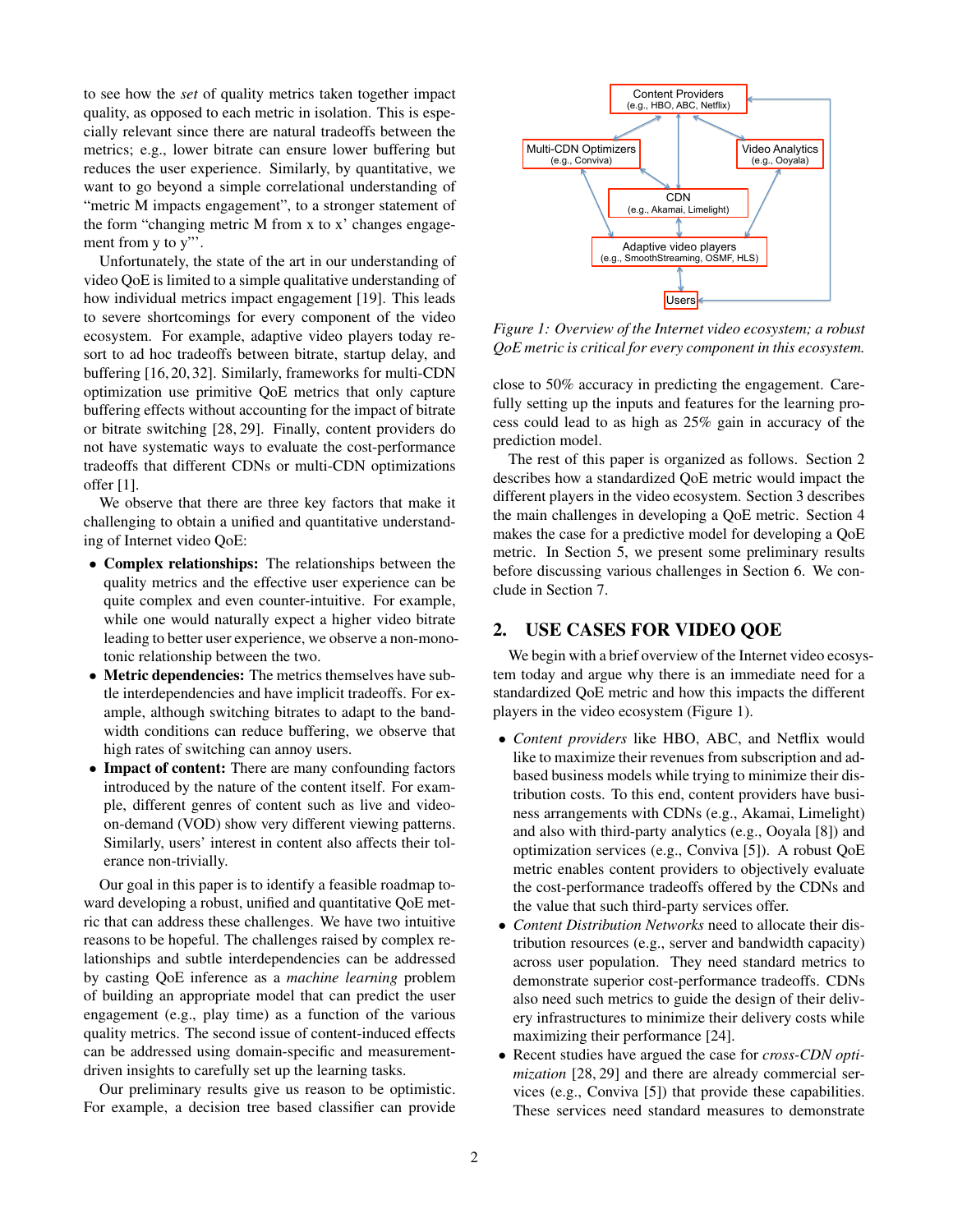quantifiable value to the content providers. An open challenge that such optimization frameworks face is the choice of a suitable quality metric that needs to be optimized [29]. Similarly, third-party *video analytics* services need concrete ways to translate their insights with respect to user demographics and user behaviors into quantitative engagement effects.

- *• Video player* designers have to make conscious tradeoffs in their bitrate adaptation algorithms. For example, moving to a higher bitrate may offer better engagement but increases the risk of buffering that is known to annoy users. Similarly, user studies suggest that users cannot tolerate too frequent bitrate switches as it impacts their perceptual experience [18]. The lack of a systematic understanding of video QoE forces player designers to use ad hoc adaptation strategies without a clear optimization goal [16, 20, 32].
- *•* Ultimately, the success of this ecosystem depends on the *users*' experience. Increasingly, the same content (TV shows, movies) is available from multiple providers (e.g., Apple iTunes, Amazon, Hulu Plus, Google). Beyond issues of content availability, users would prefer services that give them a better cost-experience tradeoff. Another issue relates to the recent introduction of ISP bandwidth quotas [4]; an understanding of video QoE enables users and delivery providers to better customize the experience under such constraints.

There appears to be rough consensus among the leading industry players on two accounts. First, there is implicit agreement on the set of quality metrics and the measures of engagement [6, 19, 33]. Second, there is also a growing realization in this community of the need for a data-driven approach using measurements in-the-wild as opposed to traditional methods of using controlled user studies. The key challenge that remains is providing a unified and quantitative understanding of the relationship between the quality metrics and the engagement measures. As we will show in the next section, this turns out to be non-trivial.

## 3. CHALLENGES IN MEASURING QOE

In this section, we use real world measurements of client viewing sessions from two large content providers, one serving TV episodes and the other providing live sports events, to highlight challenges in QoE measurement. We use industrystandard video quality metrics for our study [6]. For concreteness we focus on play time as the measure of user engagement in this section. A subset of the observations we present have also appeared in other measurement studies (e.g.,  $[12, 19, 21–23, 26, 31]$ , albeit in other contexts. Our specific contribution lies in highlighting the challenges these raise for developing a unified QoE metric.

#### 3.1 Complex relationships

The relationship between different quality metrics and user



*Figure 2: Switching annoys users after a certain threshold*

engagement are complex. These were extensively studied in [19] and we reconfirm some of these observations.

Counter-intuitive effects: Although, intuitively higher rendering quality (frames per second) should lead to higher user engagement, Dobrian et al. noticed several instances where lower rendering quality led to long play times, especially in the case of live videos [19]. This is because of an optimization by the video player to reduce CPU consumption by reducing the frame rate when the video is played in the background. Users may run live videos in the background while focusing on other work, but would be compelled to close the player if the CPU usage was high.

Non-monotone effects: Although higher average bitrate should result in higher user engagement, prior work has observed that there is a non-monotonic relationship between the two [19]. This is because CDNs serve content at specific bitrates and the values of average bitrates in between these standard bitrates correspond to clients that had to switch bitrates during the session. These clients likely experienced higher buffering and hence the lower engagement.

Threshold effects: We also observed that the rate of switching has a threshold effect on user engagement. Rates up to 0.5 switches/minute do not have any effect on the user engagement. However, at higher rates, users seem to quit early as shown in Figure 2. Our observation corroborates the user studies made in [18].

# 3.2 Interaction between metrics

Naturally, the various quality metrics are not independent of each other. The interaction and implicit tradeoffs between these metrics also needs careful examination. Next, we highlight some of these interesting tradeoffs:

Switching vs buffering: An efficient bitrate switching algorithm should pro-actively switch bitrates to avoid buffering events within a session and also let the user experience the best possible video quality based on the current network conditions at the client. However, as shown in Figure 2, high rates of switching annoys users leading them to quit early.

Join time vs bitrate: Although higher bitrate would imply higher quality, it would also imply higher join time since it would take longer time for the player video buffer to fill up sufficiently to start rendering video frames.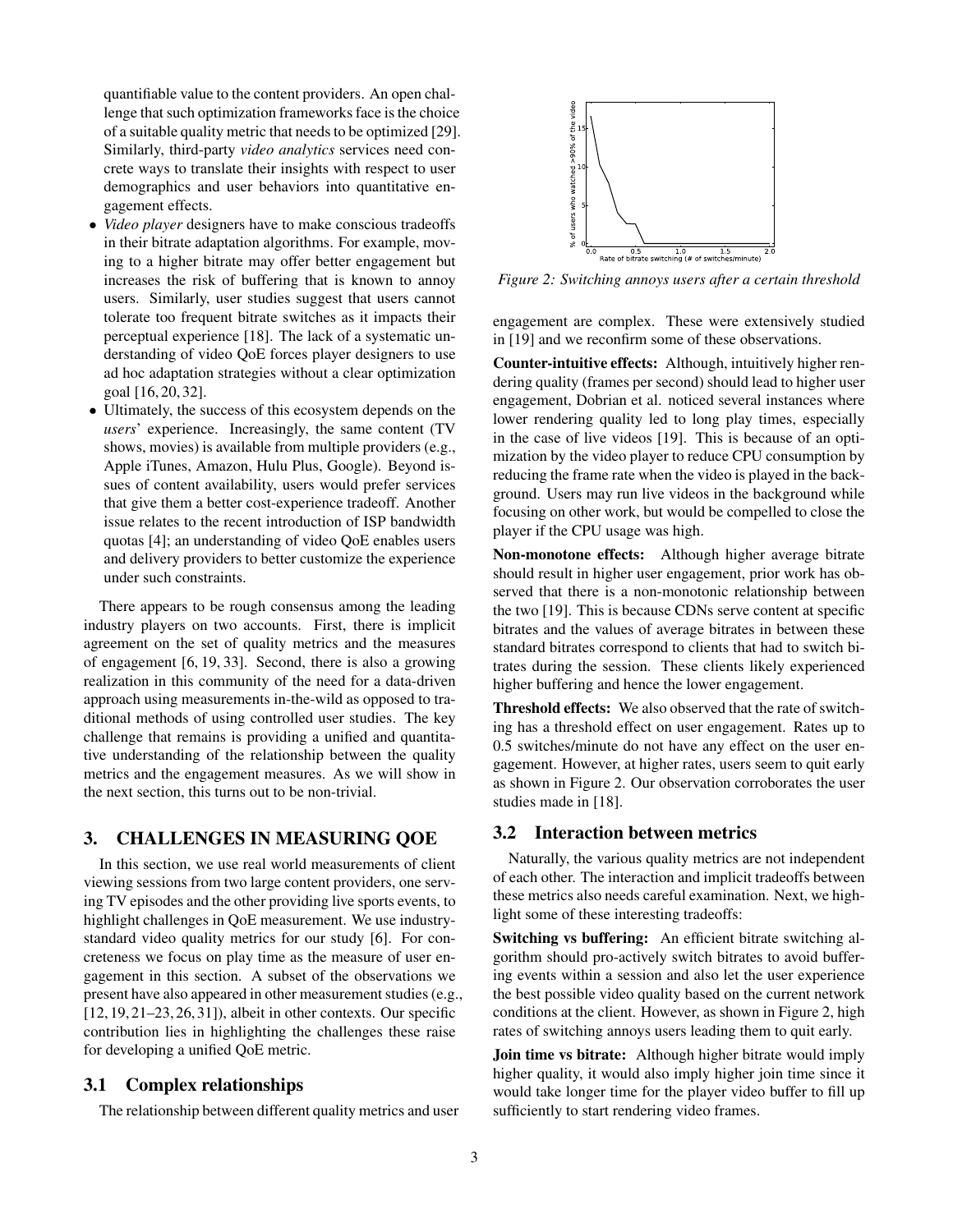

*Figure 3: User viewing pattern of live and VOD videos*



*Figure 4: User interest induced by regional games*

## 3.3 Externalities

There are many confounding external factors that affect user engagement and are not captured by the quality metrics. For instance, user-attributes like bandwidth at the client and its variability, and content attributes like genre, popularity and age of the content have effects on user engagement.

Genre of the content: We observed that live and VOD video sessions experience similar quality—e.g., Figure 3b shows the cdf of buffering ratio (fraction of session time spent in buffering) for live and VOD sessions. However, as shown in Figure 3a, the distribution of the fraction of video viewed by users over several popular video objects is considerably different. This shows that the viewing pattern of live and VOD sessions are very different.

User interest: As observed in Figure 3a, several users tend to sample videos resulting in many of them quitting early based on interest despite the lack of any quality issues during the session. Another example of how user interest affects user engagement is in the case of regional sporting events. Figure 4a shows the distribution of play time of users watching a regional sporting event segregated into whether the viewer was from the region or not. On average, local users watch 10 minutes more of the video than non-local users despite the fact that the quality of the video was the same (e.g., Figure 4b shows the cdf of the buffering ratio in both cases).

# 4. TOWARD A PREDICTIVE MODEL FOR QOE INFERENCE

At a high-level, our goal is to express engagement as a function of the quality metrics, given other factors such as



*Figure 5: High-level overview of our proposed approach for deriving a QoE metric via a predictive model*

content and user attributes. We want to capture a relationship *Engagement* =  $f$ ({*QualityMetric<sub>i</sub>}*), where *Engagement* can be the video playtime, number of visits to a website, and each *QualityMetric<sup>i</sup>* represents observed indices such as buffering ratio, average bitrate. Assuming that this function *f* is accurate, we can simply use this as our QoE metric to compare two competing solutions. For e.g., a content provider can use observed values of the quality indices for different CDNs or multi-CDN optimizers, and compute the QoE they offer.

The foremost question here is whether we can build an *accurate* model. As we saw in the previous section, there are three high-level challenges in going from low-level quality indices (e.g., buffering, bitrate, bitrate switching, startup latency) to a quantitative and unified QoE metric—there are complex relationships between these metrics and the engagement; there are hidden dependencies among the metrics themselves (e.g, bitrate vs. startup latency); and there confounding effects of user interest, content genre, and user connectivity. We believe that these issues are fundamental and that any video QoE metric must address these challenges.

We see two intuitive reasons to be hopeful about the feasibility of building such a predictive model:

- First, the issue of dependencies and hidden relationships can be handled by choosing a suitable *machine learning* approach that is expressive enough to capture complex dependencies. Beyond choosing a robust learning approach, the key to success here is the availability of sufficiently large datasets. Fortunately, many content providers, CDNs, and third-party optimizers and analytic services already have the requisite instrumentation in client- and server-side infrastructure to collect such measurements [6, 19].
- Second, the issue of confounding effects can be tackled by carefully incorporating these domain-specific insights into the learning process. This can be achieved in one of two ways: (1) carefully set up the input data for the machine learning task and (2) explicitly identify such confounding features and let the learning algorithm automatically account for these factors.

Figure 5 presents a high-level overview of our vision for building a unified and quantitative QoE metric. We use measurements of quality and engagement metrics and optionally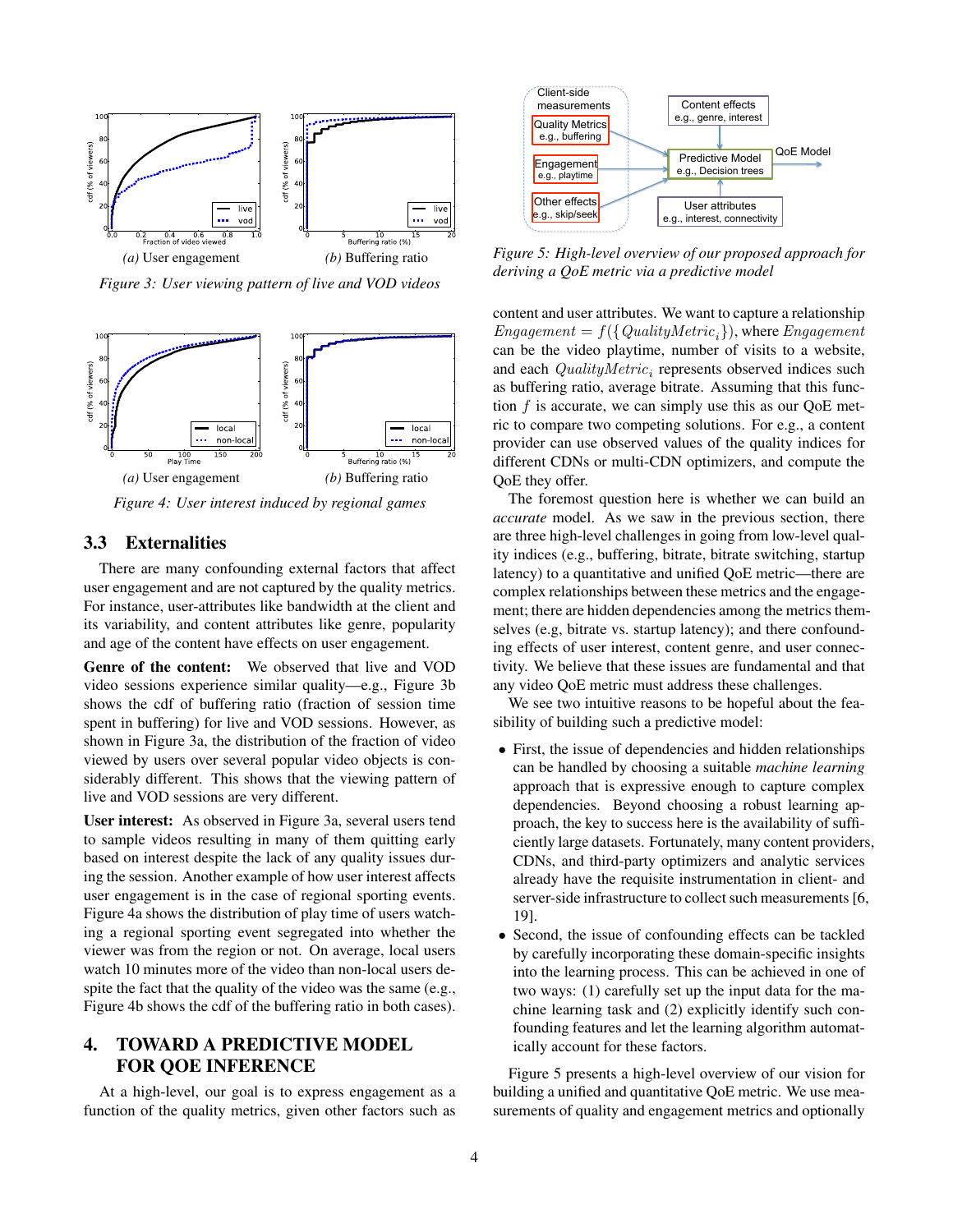

*Figure 6: Evaluating different models that predict user engagement from quality metrics*

take into account user actions during video sessions to build a basic prediction model. We further refine the prediction using domain-specific knowledge of content-induced and userinduced effects.

### 5. PRELIMINARY RESULTS

In this section, we show preliminary results to confirm the intuition outlined in the previous section. Our results are based on 10-fold cross-validation [30] on around 10 million video sessions spanning a month of viewership.

Strawman solutions: As mentioned in Section 4, we set up a learning problem where the objective is to predict the user engagement given the various quality metrics. We use play time to measure user engagement. We categorize the play time into classes based on the fraction of the video that the user viewed. For example, when the number of classes is set to 5, the model tries to predict if the user viewed 0-20% or 20-40% or 40-60% or 60-80% or 80-100% of the video. By varying the number of classes, we change the granularity at which the model predicts user engagement. The quality metrics are also appropriately classified into fine-grained classes.

The choice of the learning algorithm is crucial as it should be adept at learning the various complex relationships and interdependencies between the different quality metrics. We employed learning algorithms such as naive Bayes, simple regression and classical binary decision tree from the machine learning literature [30] to learn a predictive model.

As shown in Figure 6a, decision trees perform better than naive Bayes and regression-based techniques. Naive Bayes is a probablistic classifier based on Bayes theorem [30] and has strong independence assumption. However, the quality metrics are intrinsically related to each other as shown in Section 3. Similarly, simple regression based techniques cannot capture the complex relationships (eg. non-monotonic effects) between the quality metrics and user engagement. As expected, all the learning algorithms have lower accuracy with increasing number of classes since it would require the model to predict at a finer granularity.

Domain-specific refinements: While decision trees are expressive enough to capture the various complex relationships, the confounding effects caused by various externalities are not captured in the previous model. However measurementdriven insights can be used to perform certain domain-specific refinements such as:

(1) *Genre-specific refinement*: Based on the observation that the viewing pattern of live and VOD video are different (Figure 3a), we segment the data into two parts (live sessions and VOD sessions) and run the decision tree algorithm separately on them. As observed in Figure 3, this leads to about 20% increase in accuracy.

(2) *User interest-based refinement*: Based on the observation that users tend to "sample" the video, we ignore these early quitters (users with play time *<* 5 minutes) from our dataset and relearn the model. This leads to about 5% further improvement in the accuracy of the model (Figure 6c).

These results lead us to believe that the roadmap we envisioned in Section 4—build a basic predictive model based on machine learning techniques and then employ domainspecific insights to carefully set up the inputs—is a promising starting point that can ultimately lead to the development of a robust Internet video QoE metric.

#### 6. DISCUSSION

While our preliminary results from the previous section are promising, there are several open challenges that need to be addressed.

Other engagement metrics: As a concrete starting point, we used the play time as the measure of engagement. Content providers care about other measures of engagement as well; e.g., actual ad impressions, user loyalty in terms of likelihood of return, total number of videos viewed. We believe that the high-level framework we envisioned can be applied to these metrics as well. An interesting observation from past work is that different quality metrics may impact engagement metrics differently [19]. For example, startup delay may not affect a specific viewing session, but may hurt the likelihood of the customer returning to the same provider.